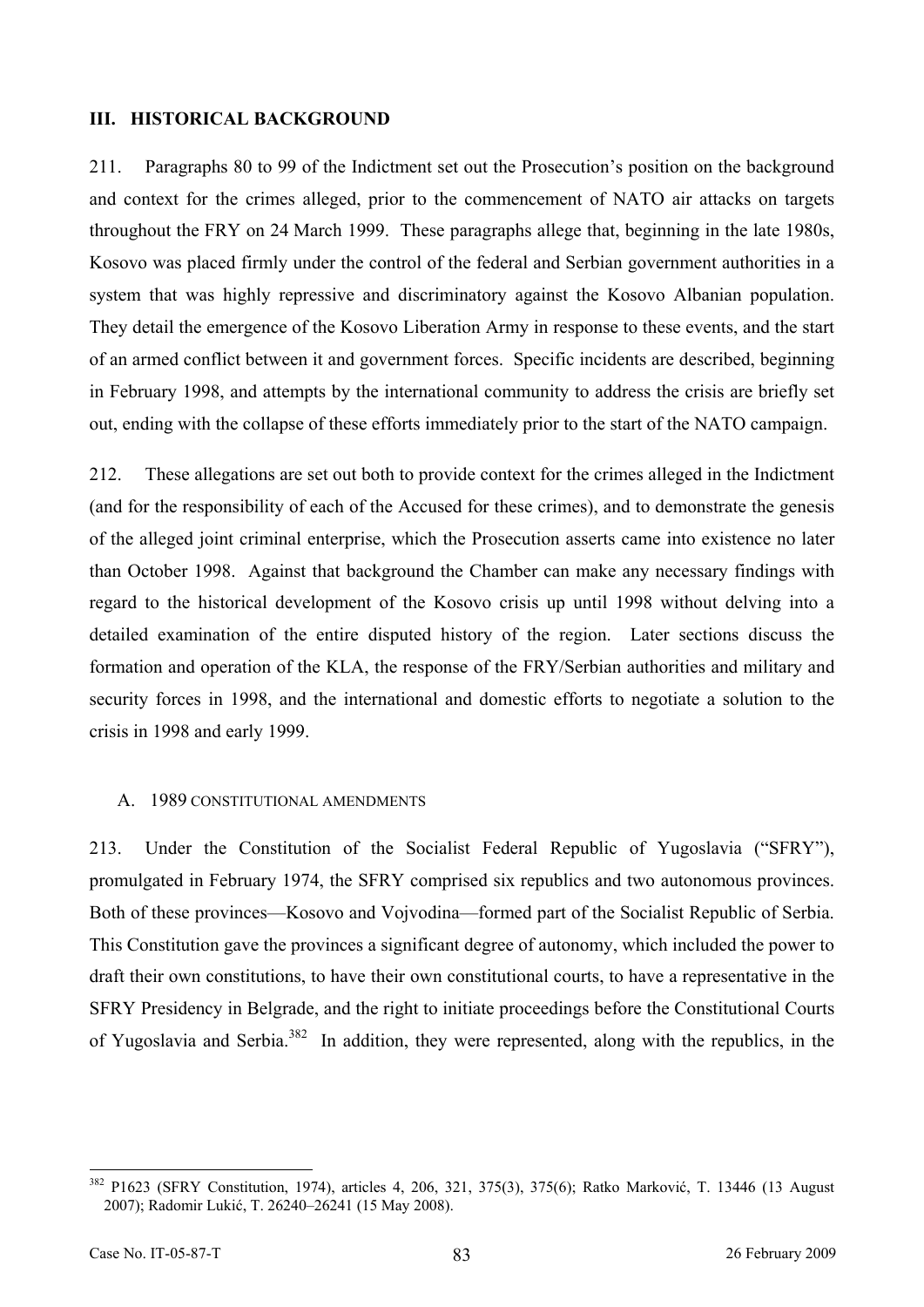SFRY Chamber of Republics and Provinces and the Federal Chamber, which was a legislative body with the power to amend the SFRY Constitution.<sup>383</sup>

214. Although not entered into evidence in the present proceedings, the Chamber notes that the Constitution of the Socialist Autonomous Province of Kosovo also came into force in 1974, recognising Kosovo as a part of Serbia.

215. The 1974 Constitution of Serbia in turn provided that the "working people and the nations and nationalities of Serbia shall exercise their sovereign rights in the Socialist Republic of Serbia and the socialist autonomous provinces in accordance with their constitutional rights".<sup>384</sup> It further established the equality of the "nations and nationalities" in Serbia and guaranteed the right of each "nationality" to use its own language, and for minority "nations and nationalities" to be educated in their own language in schools and other educational institutions.<sup>385</sup>

216. According to constitutional experts Radomir Lukić and Ratko Marković, led by the Šainović and Milutinović Defences respectively, the provinces were atypical because they were represented in the Federation independently of Serbia, as though they were the subjects of the Federation and not of the Republic of Serbia.<sup>386</sup> For example, they were given *Kompetenz Kompetenz*, that is, the competence to rule on their own jurisdiction, which, according to Lukić, was the most important part of the "right to self-organizing".<sup>387</sup> Furthermore, under the arrangement, Kosovo also enjoyed a measure of judicial autonomy. Thus, according to Lukić, the province had its own courts, and legal proceedings would end in the province. The state courts did not have authority over the decisions of the courts of the autonomous province.<sup>388</sup> However, the Constitution of Serbia also provided that, if a provincial law or enactment was inconsistent with a rule of the Republic, the republican rule would apply until the matter was settled by the Constitutional Court of Serbia.389

217. This state of affairs resulted in dissatisfaction amongst some constitutional experts in Serbia. They wrote a confidential document in 1977, commissioned by the Presidency of Serbia,

<sup>&</sup>lt;sup>383</sup> P1623 (SFRY Constitution, 1974), articles 284–285, 400–401; Radomir Lukić, T. 26314–26315 (16 May 2008).<br><sup>384</sup> P1848 (Constitution of the Socialist Republic of Serbia, 1974), Basic Principles, I.<br><sup>385</sup> P1848 (Consti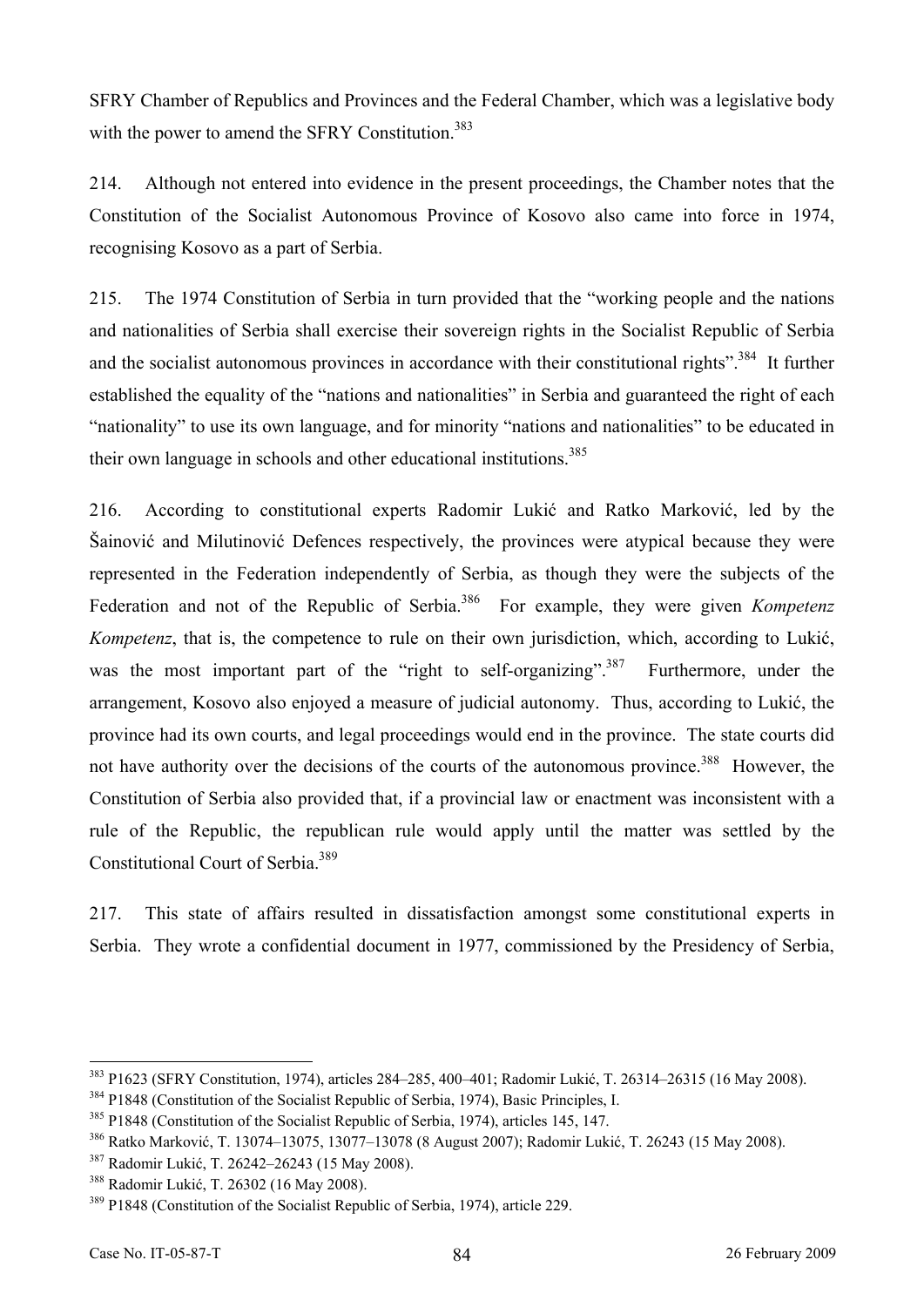which criticised the 1974 constitutional arrangement of the republic for giving an excessive degree of power to the autonomous provinces.<sup>390</sup>

218. Later, in the early 1980s, following the death of SFRY President Josip Broz "Tito", demonstrations took place as the Kosovo Albanians sought full recognition for Kosovo as a republic within the SFRY. Some of these demonstrations turned violent, and the police and the Yugoslav Army were deployed.<sup>391</sup> On the other hand, there were increasing calls by the Serbs for reduction of the autonomy of Kosovo. By March 1989 these calls led to approval from the SFRY Assembly for amendment of the Serbian Constitution in terms of "conclusions" that identified a need to "normalise" the "deteriorated situation" in Kosovo, and to *inter alia* "take measures immediately for establishing the criminal and other responsibility of those who have inspired or organised counter-revolutionary activities in Kosovo," and to stem the emigration of Serbs and Montenegrins from Kosovo.<sup>392</sup> These conclusions referred to "special measures" that had already been put in place in Kosovo, which were also described by Human Rights Watch researcher Frederick Abrahams, who stated that the federal authorities had assumed responsibility for security within the province.<sup>393</sup> The SFRY Assembly further concluded that the process for amending the Serbian Constitution "should be finalised as soon as possible."<sup>394</sup>

219. Prior to their adoption by the Serbian Assembly, the proposed amendments to the Serbian Constitution required approval from the Kosovo Assembly itself, which met on 23 March 1989. Both Veton Surroi, a Kosovo Albanian journalist, and Frederick Abrahams testified that this session of the Kosovo Assembly was held while the Assembly building in Priština/Prishtina was surrounded by police and military vehicles, although Abrahams was not present at the time.<sup>395</sup> Surroi also stated that he had seen a photograph indicating that one person who participated in the vote was not in fact a member of the Assembly. He further stated that he had heard that pressure to support the measures was put on members of the Assembly prior to the vote, although he had not spoken to any member of the Assembly who claimed to have voted in favour of the amendments due to such pressure.<sup>396</sup> The Chamber also received evidence—by way of a witness statement and

<sup>390</sup> Ratko Marković, T. 13074–13084 (8 August 2007), discussing 1D125 (Presidency of the Socialist Republic of Serbia Working Group "Blue Book", 11 March 1977).

<sup>&</sup>lt;sup>391</sup> Sabit Kadriu, P2377 (witness statement dated 10 December 2000), p. 3; Adnan Merovci, P2588 (witness statement dated 13 April 2000), para. 4; Ibrahim Rugova, P2612 (transcript from *Prosecutor v. Milošević*, Case No. IT-02-54-T), T. 4310. *See also* Miroslav Mijatović, 6D1492 (witness statement dated 29 January 2008), para. 3.<br><sup>392</sup> 1D751 (Conclusions of the SFRY Assembly, 3 March 1989), p. 1.<br><sup>393</sup> Frederick Abrahams, P2228 (witness statement date

court p. 14.

<sup>396</sup> Veton Surroi, T. 4534–4535 (10 October 2006).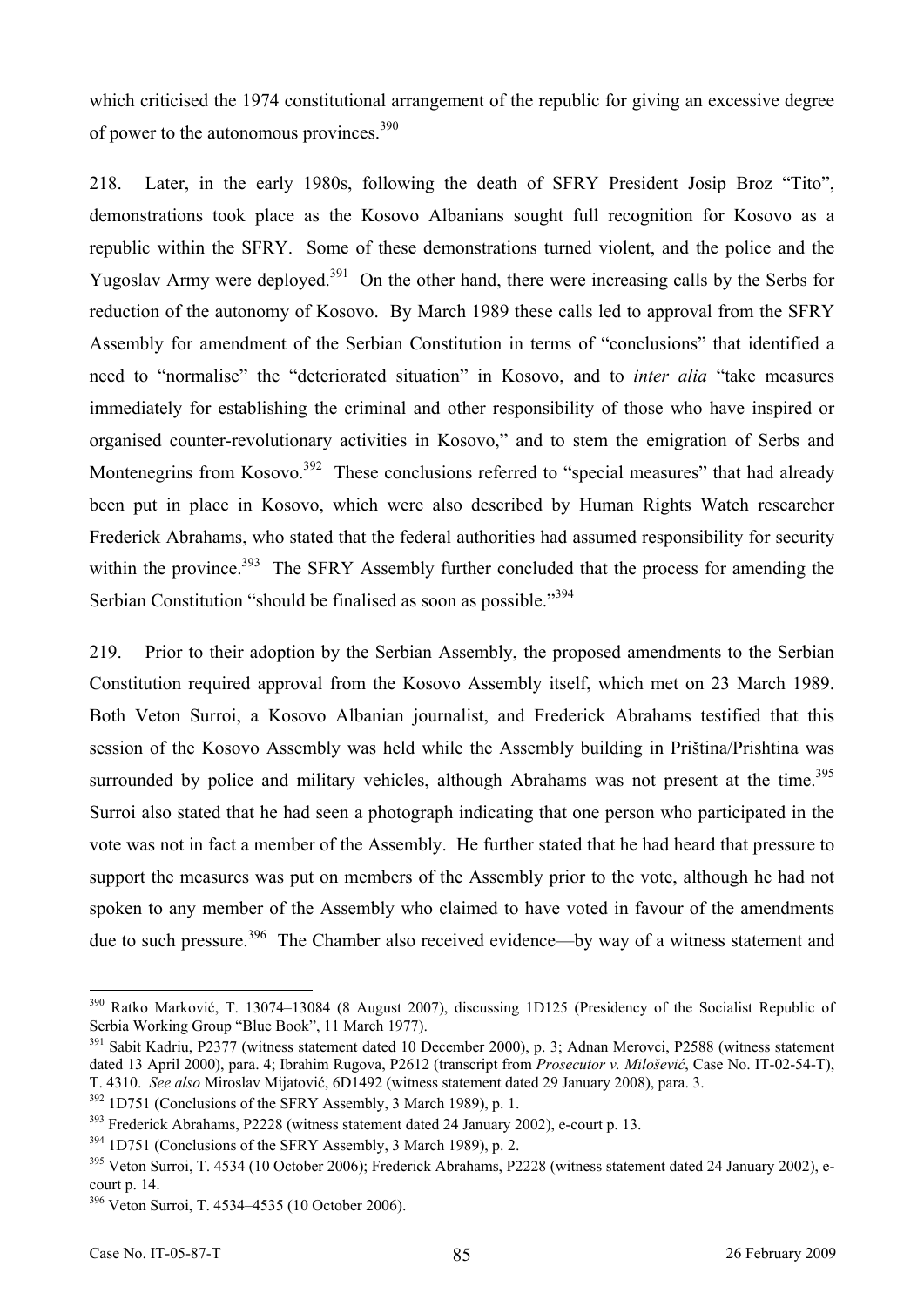the transcript of his testimony in the Milošević trial of the deceased leader of the Democratic League of Kosovo (*Lidhja Demokratike e Kosovës*, "LDK"), Ibrahim Rugova—that pressure was exerted to influence the voting, and that the ten members of the Assembly who voted against the amendments were later subjected to reprisals.<sup>397</sup>

220. After receiving approval from the SFRY Assembly and positive votes in the provincial assemblies, on 28 March 1989 the Serbian Assembly adopted the proposed constitutional amendments.<sup>398</sup> Ratko Marković asserted throughout his evidence that the amendments did not affect the autonomous status of the two provinces, as provided by the SFRY Constitution, but rather simply effected a "redistribution of competencies".<sup>399</sup> Similarly Lukić, while accepting that these amendments changed the position of the province of Kosovo within the republic by conferring power on the republican organs to legislate and exert judicial control over laws in the province, and by removing several powers from the provinces, also asserted that Kosovo's autonomy was not reduced by the changes.<sup>400</sup> However, Lukić conceded that, following the constitutional amendments of 1990, Kosovo no longer had full judicial autonomy because it did not have legislative authority, but only an executive organ and it no longer had its own Supreme Court or Constitutional Court.<sup>401</sup>

221. The Chamber is in no doubt that the Kosovo Albanians perceived the amendments as removing the substantial autonomy previously enjoyed by Kosovo and Vojvodina, and that, in fact, that was their effect. For example, the regulation of education and the taxation system was placed within the jurisdiction of the Government of Serbia, and responsibility for the public security services was placed under republican control.<sup>402</sup> All were previously within the exclusive competence of the provincial authorities. Two amendments were of particular significance: the removal of the need for the consent of the provincial assemblies to further constitutional

<sup>&</sup>lt;sup>397</sup> Ibrahim Rugova, P2612 (transcript from *Prosecutor v. Milošević*, Case No. IT-02-54-T), T. 4191.<br><sup>398</sup> P858 (Decision to Pass Amendments IX to XLIX to the Constitution of the Socialist Republic of Serbia, 28 March 1989), p. 1.

<sup>&</sup>lt;sup>399</sup> Ratko Marković, T. 13085 (8 August 2007).<br><sup>400</sup> Radomir Lukić, T. 26244–26245 (15 May 2008); 2D393 (Expert Report of Radomir Lukić), e-court p. 21. According to Lukić, the highest legal document of a province was its statute as envisaged by the Constitution. However, territorial autonomy was never constituted in Kosovo by statute because the Kosovo Albanian citizens failed to recognise the constitutional order of Serbia. By way of contrast, the statute of Vojvodina was established in 1991 and never challenged. 2D393 (Expert Report of Radomir Lukić), e-court pp. 26–27.<br><sup>401</sup> Radomir Lukić, T. 26305 (16 May 2008).<br><sup>402</sup> Compare P1848 (Constitution of the Socialist Republic of Serbia, 1974), articles 299(10),

<sup>(</sup>Decision to Pass Amendments IX to XLIX to the Constitution of the Socialist Republic of Serbia, 28 March 1989), Amendments XXXII Item 4, XXXIII Items 4 , 11, 13. *See also* Ibrahim Rugova, P2612 (transcript from *Prosecutor v. Milošević*, Case No. IT-02-54-T), T. 4191–4192.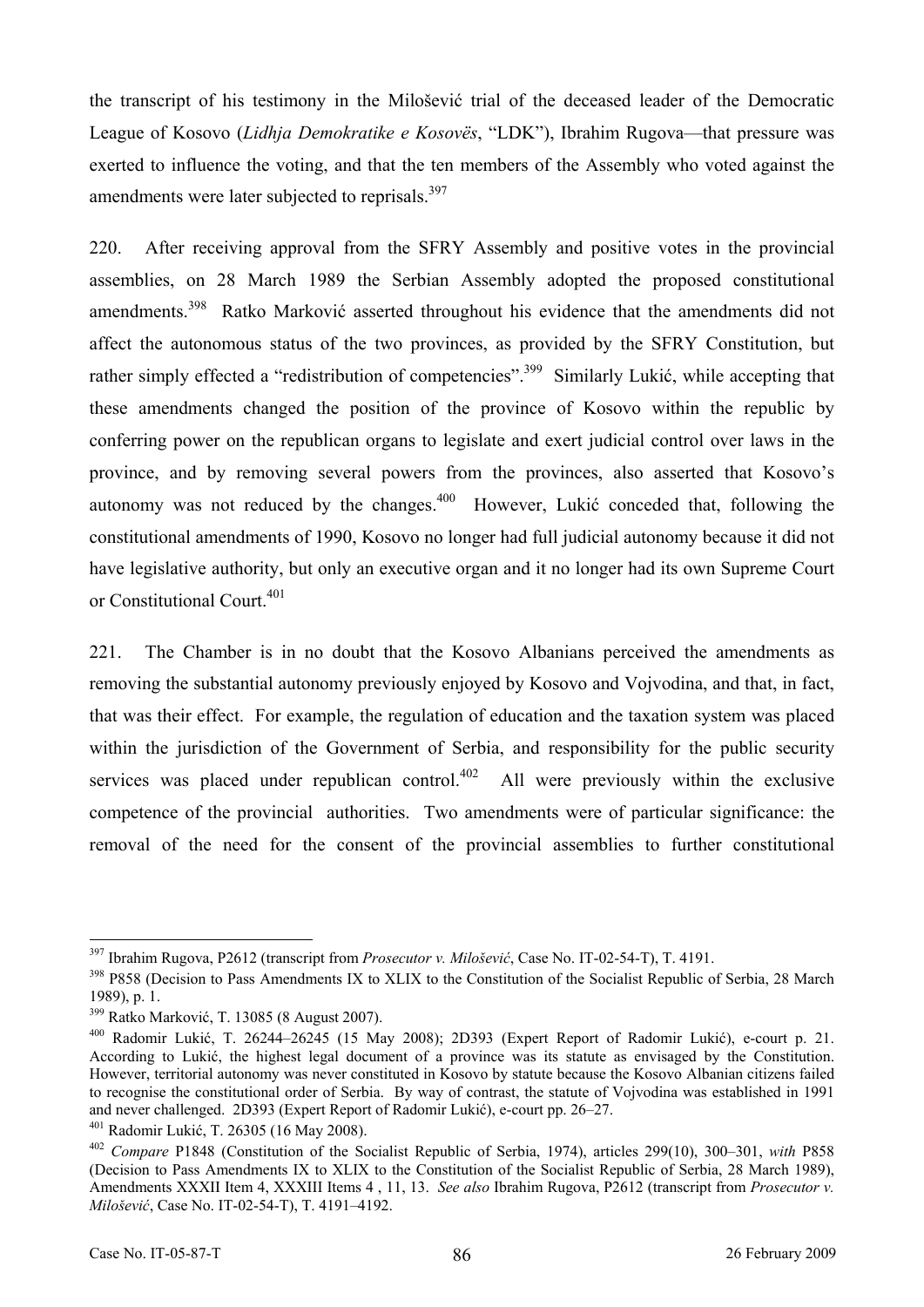amendments affecting the whole republic; and the greater power of the Serbian Presidency to use MUP forces in Kosovo to "protect the constitutional order".<sup>403</sup>

222. Following these constitutional amendments the situation in Kosovo deteriorated, with public protests leading to street violence.  $404$ 

## B. DEVELOPMENT OF THE CRISIS

223. During 1990 the crisis in Kosovo intensified. On 26 June the Serbian Assembly declared that "special circumstances" existed in Kosovo due to "activities directed at overthrowing the constitutional order and the territorial integrity".<sup>405</sup> On 2 July the members of the Kosovo Assembly were prevented from entering the Assembly building and dramatically issued a "constitutional statement" declaring Kosovo an independent republic. The Serbian Assembly formally suspended the Kosovo Assembly on 5 July.<sup>406</sup> The unsanctioned Assembly proceeded to draft a new "Kosovo Constitution", which was subsequently endorsed in a local referendum.  $407$  In September 1990 a new Serbian Constitution further restricted the limited autonomy exercised by Kosovo.<sup>408</sup> The Kosovo Constitutional Court was later effectively abolished by decree of the Serbian Assembly.<sup>409</sup>

224. Frederick Abrahams characterised Kosovo at this time as like a "police state".<sup>410</sup> In a 1992 report the United Nations Special Rapporteur on human rights in the former Yugoslavia expressed concern about discrimination against the Albanian population, allegations of torture and

<sup>403</sup> *Compare* P1848 (Constitution of the Socialist Republic of Serbia, 1974), articles 363, 427, 430, *with* P858 (Decision to Pass Amendments IX to XLIX to the Constitution of the Socialist Republic of Serbia, 28 March 1989), Amendments XLIII, Item 3, XLVII Items 1, 6.

<sup>&</sup>lt;sup>404</sup> Frederick Abrahams, P2228 (witness statement dated 24 January 2002), e-court p. 14; Ibrahim Rugova, P2612 (transcript from *Prosecutor v. Milošević*, Case No. IT-02-54-T) T. 4190-4191.

<sup>&</sup>lt;sup>405</sup> P1855 (Decision Establishing that Special Circumstances Have Arisen in the Territory of the Socialist Autonomous Province of Kosovo, 26 June 1990), article 1; P1854 (The Law on the Action of Republican Agencies under Special Circumstances), article 2 para. 1.

<sup>&</sup>lt;sup>406</sup> P1857 (Law on Termination of the Activity of the Assembly of the SAP of Kosovo, 5 July 1990); Ibrahim Rugova, P2612 (transcript from *Prosecutor v. Milošević*, Case No. IT-02-54-T), T. 4193; Ratko Marković, T. 13283 (10 August 2007). The declaration of independence was declared invalid and quashed by the Constitutional Court of the SFRY in February 1991. P1870 (Decision to Assess the Constitutionality of the Constitutional Declaration of Kosovo, 20 May 1991), pp. 2–4.

<sup>407</sup> Frederick Abrahams, P2228 (witness statement dated 24 January 2002), e-court p. 14; Ibrahim Rugova, P2612 (transcript from *Prosecutor v. Milošević*, Case No. IT-02-54-T), T. 4193–4194. *See also* Petar Damjanac T. 23701– 23702 (5 March 2008).

<sup>408</sup> P855 (Constitution of the Republic of Serbia, 1990), articles 73, 109, 100. 409 P875 (Decision on Relieving of Duty the Judge [*sic*] of the Kosovo Constitutional Court, Municipal Court Judges and Judges and Officers of the Municipal Organs for Misdemeanours, and Election of Judges to the District Court and Municipal Courts in Kosovo, 28 December 1990); *see* P855 (Constitution of the Republic of Serbia, 1990), articles 125, 130 (giving to the Constitutional Court of Serbia the power to rule on the constitutionality of the statutes of autonomous provinces).

<sup>410</sup> Frederick Abrahams, P2228 (witness statement dated 24 January 2002), e-court p. 14.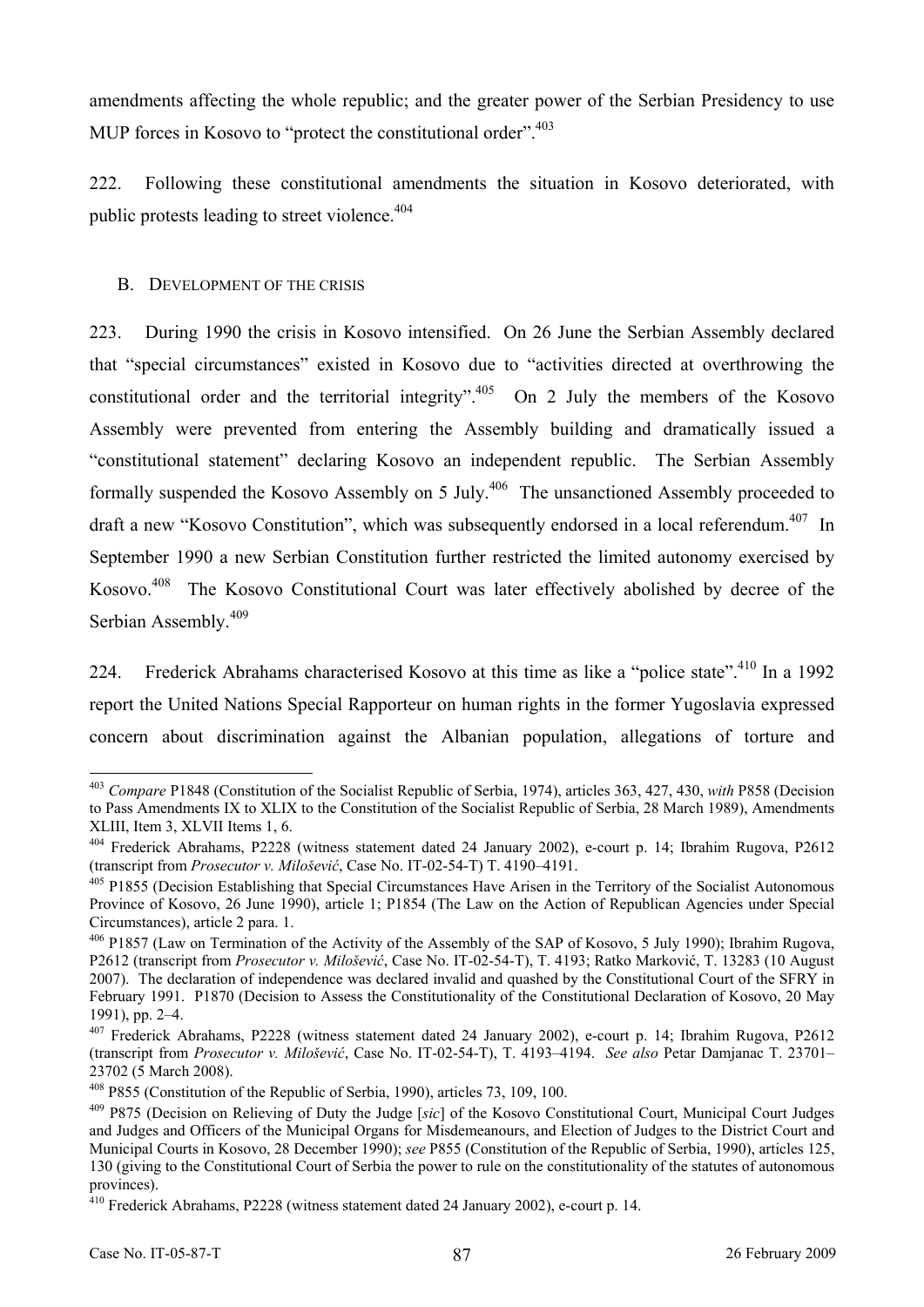mistreatment in detention, and restrictions on the freedom of information.<sup>411</sup> According to Veton Surroi and Ibrahim Rugova, Albanian radio and television was restricted and newspapers were closed.412 The Special Rapporteur also described how, from the early 1990s, Kosovo Albanians employed in public enterprises and institutions, including banks, hospitals, the post office, and schools, were sacked in large numbers.<sup>413</sup>

225. The Chamber has heard from several witnesses that Kosovo Albanian teachers refused to implement a new school curriculum introduced in 1990 or 1991, leading to the dismissal of many. 414 Kosovo Albanian schoolteacher Sabit Kadriu testified that Kosovo Albanian teachers were prevented from entering school premises for the new school year beginning in September 1991.415 Kosovo Albanian pupils, who wished to be schooled in the Albanian language, were unable to attend classes.  $416$  As a result, the LDK and other Kosovo Albanian political parties developed an unofficial education system using private dwellings to hold classes for Kosovo Albanian children.417 In June 1991 the Serbian Assembly issued a decision which removed a number of officials and professors at the University of Priština/Prishtina, and replaced them with non-Albanians. The University's assembly and several faculty councils were dissolved and replaced by provisional organs staffed predominantly by Serbs. These new organs controlled the disbursement of salaries and were obliged to report regularly to the Serbian Ministry of Education.<sup>418</sup> Kosovo Albanian students were unable to attend classes at the University at that

<sup>&</sup>lt;sup>411</sup> P808 (Report on the situation of human rights in the territory of the former Yugoslavia prepared by Tadeusz Mazowiecki, Special Rapporteur of the Commission on Human Rights, 17 November 1992), paras. 99–113.

<sup>412</sup> Veton Surroi, T. 4538–4539 (10 October 2006); Ibrahim Rugova, P2612 (transcript from *Prosecutor v. Milošević*, Case No. IT-02-54-T), T. 4197. *See also* P864 (various Decisions of the Serbian Assembly on assuming control of media outlets, 19 July 1990) (assuming state control of, *inter alia*, three newspapers in Kosovo); P884 (Law on Public Information, 28 March 1991) (creating restrictive conditions for the operation of the press).

<sup>&</sup>lt;sup>413</sup> P808 (Report on the situation of human rights in the territory of the former Yugoslavia prepared by Tadeusz Mazowiecki, Special Rapporteur of the Commission on Human Rights, 17 November 1992), paras. 100, 105–106, 113.<br>See also Adnan Merovci, P2588 (witness statement dated 13 April 2000), pp. 4–5.

<sup>&</sup>lt;sup>414</sup> Baton Haxhiu, T. 6073 (8 November 2006); Frederick Abrahams, P2228 (witness statement dated 24 January 2002), e-court p. 14. *See also* P808 (Report on the situation of human rights in the territory of the former Yugoslavia prepared by Tadeusz Mazowiecki, Special Rapporteur of the Commission on Human Rights, 17 November 1992), para. 105 (stating that "thousands of teachers [had been] dismissed because they refused to teach the new curricula instituted by the Government of the Republic of Serbia in 1990," and estimating that as a consequence 400,000 children had not attended school for approximately two years).

<sup>&</sup>lt;sup>415</sup> Sabit Kadriu, P2377 (witness statement dated 10 December 2000), p. 4.<br><sup>416</sup> Fuat Haxhibeqiri, T. 1127–1132 (8 August 2006); Merita Deda, T. 1418–19 (10 August 2006).<br><sup>417</sup> Sabit Kadriu, P2377 (witness statement date dated 28 August 2001), p. 2 (describing the situation in Đakovica/Gjakova municipality specifically); Ibrahim Rugova, P2612 (transcript from *Prosecutor v. Milošević*, Case No. IT-02-54-T), T. 4198-4199.

<sup>&</sup>lt;sup>418</sup> P889 (Decision on Taking Temporary Measures for the Social Protection of Self-Management Rights and Socially-Owned Property of the University of Priština and the Faculties Comprised within it, 27 June 1991), pp. 3–14. *See also* Frederick Abrahams, P2228 (witness statement dated 24 January 2002), e-court p. 14.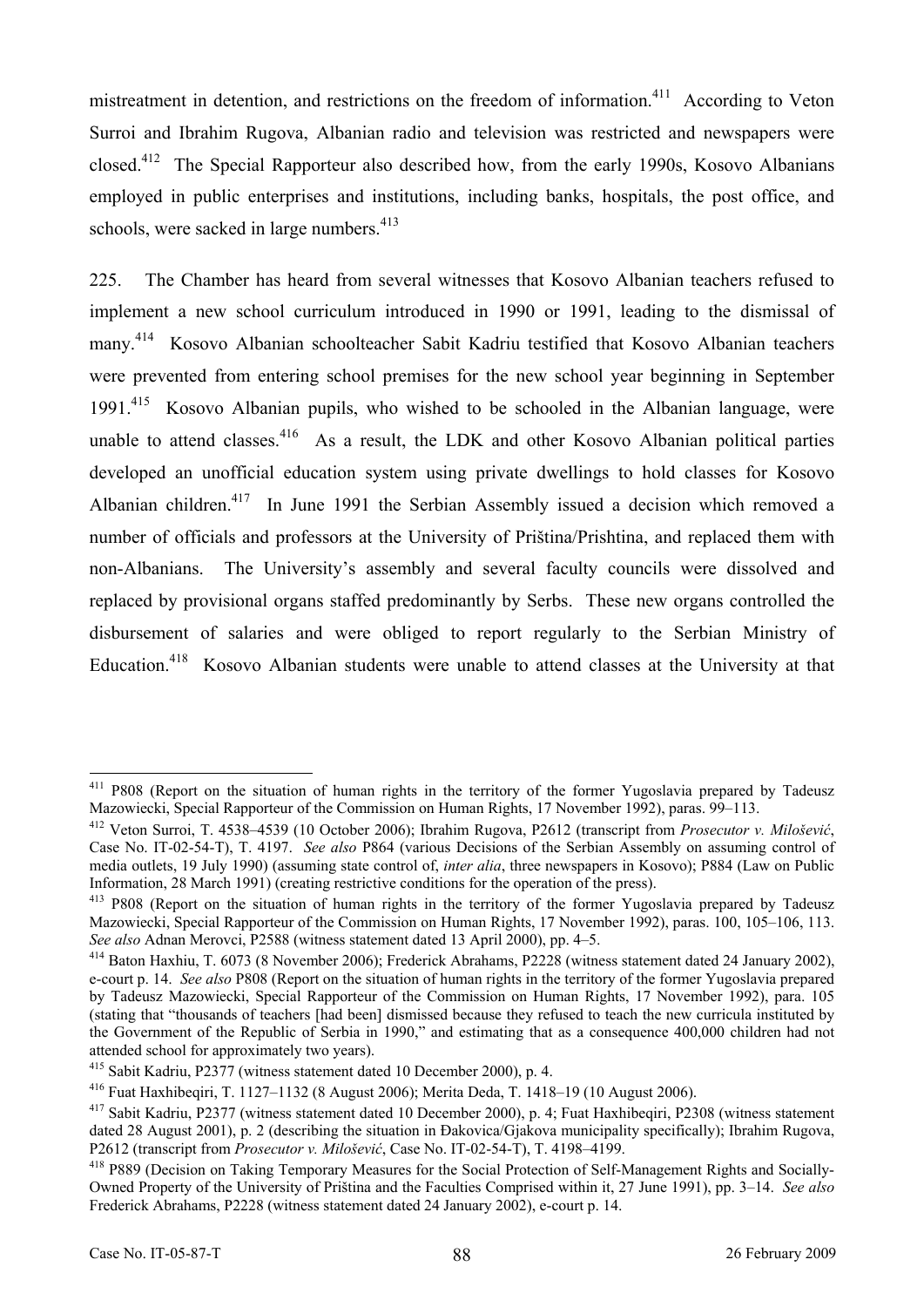time, and so a parallel university education system was organised by the Kosovo Albanians, holding classes in private homes. $419$ 

226. In May 1992 unofficial parliamentary elections confirmed the LDK as the majority political party, and its leader, Ibrahim Rugova, was declared "president". Subsequent elections for the Serbian National Assembly were boycotted by the Kosovo Albanians. A so-called "parallel system" thus developed, involving an unofficial "government" and the provision of services to the Kosovo Albanian population financed by a substantial émigré community and a voluntary "solidarity tax".<sup>420</sup>

227. The Serbian authorities continued to encourage immigration or return to Kosovo by Serbs and Montenegrins, while Kosovo Albanians began to leave the province in large numbers.<sup>421</sup> In November 1992 the Serbian Assembly issued a Declaration on the Rights of National Minorities, which illustrates the tense and polarised situation at that time.<sup>422</sup> This blamed the human rights situation on "a change to the ethnic structure … forcibly imposed by the Albanian separatist movement in recent decades."<sup>423</sup> It described the recent history of Kosovo as one of "ethnic cleansing" of the Serbs and a process of "Albanisation" aimed at the secession of Kosovo and the creation of a "Greater Albania". It referred to the Republic of Albania as the country of origin of the Kosovo Albanian population and accused it of backing attempts at secession. The tone of the entire Declaration seems designed to inspire fear amongst the Serb population of Kosovo of their Kosovo Albanian neighbours, who were portrayed as an ideologically homogeneous and dangerous group.

228. The Chamber has heard evidence of a system of discrimination against Kosovo Albanian workers through the 1990s. Some witnesses testified about mass dismissals of Kosovo Albanians from positions in industry and the public sector and their replacement by Serbs.<sup>424</sup> Others stated

<sup>419</sup> Baton Haxhiu, P2478 (witness statement dated 22 August 2001), e-court p. 9; Rahim Latifi, P2382 (transcript from *Prosecutor v. Milošević*, Case No. IT-02-54-T), T. 3637–3640 (describing his own experiences, beginning in 1992, with the agriculture faculty of the University of Priština/Pristine).

<sup>&</sup>lt;sup>420</sup> Fuat Haxhibeqiri, T. 1180 (8 August 2006); Frederick Abrahams, P2228 (witness statement dated 24 January 2002), e-court p. 15; Ibrahim Rugova, P2612 (transcript from *Prosecutor v. Milošević*, Case No. IT-02-54-T), T. 4198–4199; Ratko Marković, T. 13285 (10 August 2007).<br><sup>421</sup> P901 (Programme of the Fund for the Development of the Republic of Serbia until the end of the Year 1992, 9 July

<sup>1992),</sup> p. 1; Frederick Abrahams, P2228 (witness statement dated 24 January 2002), e-court p. 15; P808 (Report on the situation of human rights in the territory of the former Yugoslavia prepared by Tadeusz Mazowiecki, Special Rapporteur of the Commission on Human Rights, 17 November 1992), paras. 100, 104.

<sup>&</sup>lt;sup>422</sup> P1348 (Declaration on Human Rights and the Rights of National Minorities, 27 November 1992).<br><sup>423</sup> P1348 (Declaration on Human Rights and the Rights of National Minorities, 27 November 1992), items 3–4.<br><sup>424</sup> Fuat H

Đakovica/Gjakova municipality specifically); Bedri Hyseni, P2270 (witness statement dated 8 May 1999), e-court p. 2, P2270 (witness statement dated 1 September 2001), e-court p. 7; K63, P2443 (witness statement dated 28 May 2003), para. 2 (stating that he and others were dismissed from their jobs because they refused to join the SPS party); Sabit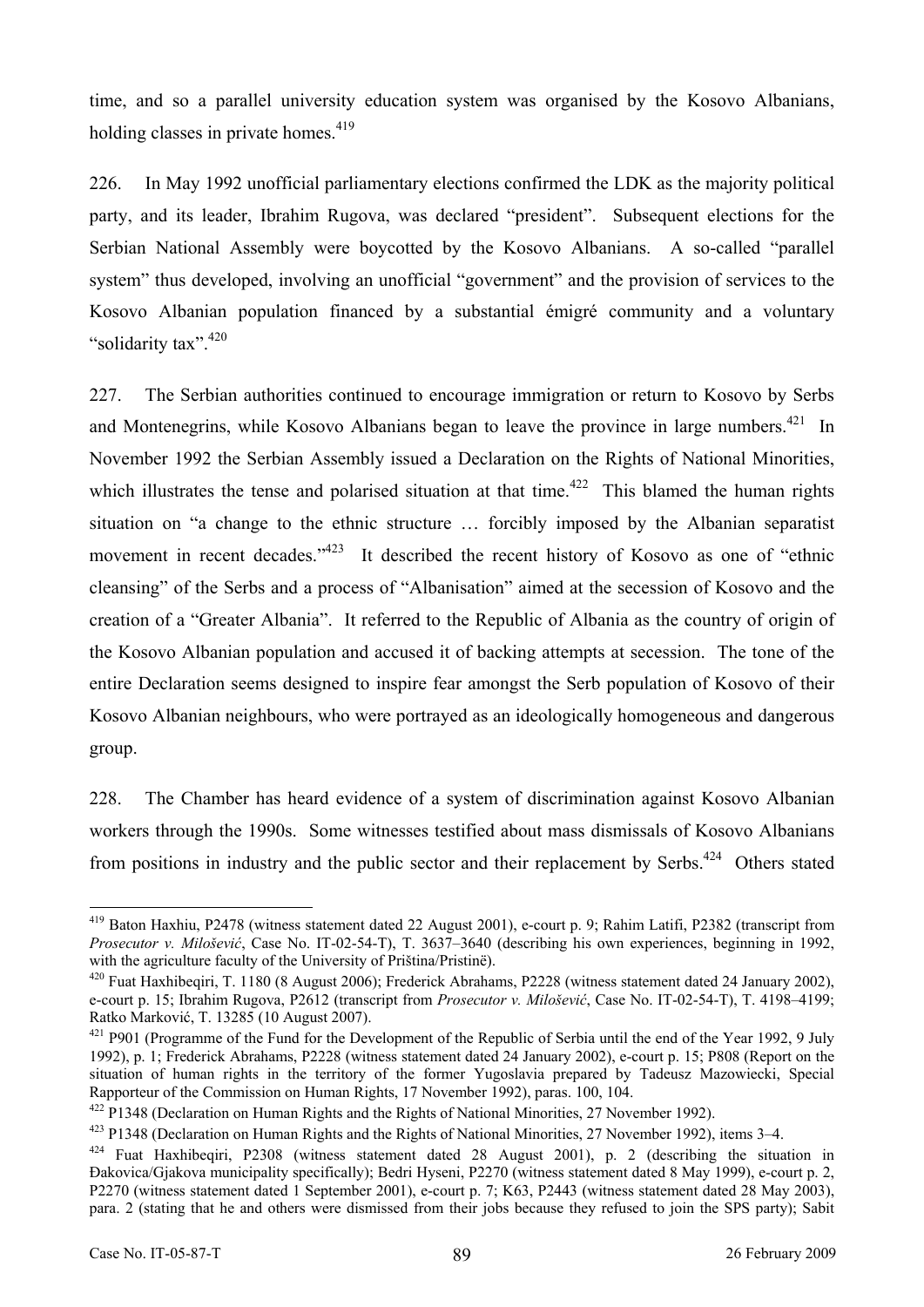that Kosovo Albanian workers were presented with a document to sign to indicate their loyalty to the state authorities, and that those who did not sign were dismissed.<sup>425</sup> Two witnesses also described difficulties they and other Kosovo Albanians had in gaining employment, which they considered to be due simply to the fact that they were Kosovo Albanian.<sup>426</sup>

229. Several official documents support these accounts of organised, state-sanctioned discrimination in the workplace. In July 1991, several Decisions from the Serbian Assembly were adopted pertaining to the removal of predominantly Kosovo Albanian officials in various business enterprises across Kosovo and their replacement by non-Albanians.<sup>427</sup> For example, in Vučitrn/Vushtrria the Kosovo Albanian director of the *Polet* company, along with the members of the Workers' Council, the Disciplinary Committee, and the Committee of Self-Managing Workers' Control, were all replaced by non-Albanian individuals. The reasons given for their dismissal included "illegal occurrences" in the enterprise, as well as a petition from "workers of Serbian and Montenegrin nationality", and abuse by the Workers' Council of the predominant position of the Kosovo Albanian workers. Reference was also made to the participation of the Kosovo Albanian workers in a general strike held on 3 September 1990.<sup>428</sup> Similar grounds were given for the dismissals of Kosovo Albanian directors and workers' councils in enterprises in *inter alia* Podujevo/Podujeva (claiming that the "Šiptar" workers had damaged inter-ethnic relations), "Gričar" (stating that the *Separacija Bentokos* enterprise had taken on "a large number of unproductive workers of *Šiptar* nationality which ha[d] exacerbated even more the bad relations and situation in the enterprise"), Vučitrn/Vushtrria (asserting that, in the *Kosovo-Trans* enterprise, the qualifications of the Kosovo Albanian workers were "extremely unsuitable", and noting that they "d[id] not recognise the municipal, provincial and republican bodies nor the constitution and laws of the Republic of Serbia"), Đakovica/Gjakova (accusing the managers of the forestry estate of selling timber and using the proceeds to finance "Albanian separatism"), Dečani/Deçan, Peć/Peja (stating that due to the "director's extremely familiar attitude to the workers of *Šiptar* nationality,

Kadriu, P2377 (witness statement dated 10 December 2000), p. 4; Adnan Merovci, P2588 (witness statement dated 13 April 2000), pp. 4–5; Ibrahim Rugova, P2613 (witness statement dated 3 November 2001), p. 3, P2612 (transcript from *Prosecutor v. Milošević*, Case No. IT-02-54-T), T. 4194–4195 (estimating that between 1989 and 1993, about 150,000 Kosovo Albanians were dismissed from their jobs out of a total workforce of 240,000). *But cf.* Adnan Merovci, P2588 (witness statement dated 13 April 2000), p. 5 (saying that some police officers "left" under pressure, perhaps implying a measure of personal choice); Petar Damjanac T. 23699–23702 (5 March 2008) (stating that in the early 1990s, Kosovo Albanians employed in the Ministry of the Interior staged a walk-out); Momir Pantić, 6D1604 (witness statement dated 26 March 2008), para. 4 (stating that some of his Kosovo Albanian colleagues in the Ministry of the Interior were forced to leave their jobs by the "Albanian political leadership").

<sup>&</sup>lt;sup>425</sup> Fuat Haxhibegiri, T. 1124–1126 (8 August 2006); Bedri Hyseni, P2270 (witness statement dated 1 September 2001), e-court p. 7; Veton Surroi, T. 4536–4537 (10 October 2006).

<sup>426</sup> Nazlie Bala, P2262 (witness statement dated 30 June 2001), e-court p. 5; Bedri Hyseni, P2270 (witness statement dated 1 September 2001), e-court p. 7.

<sup>&</sup>lt;sup>427</sup> P893 (Decisions published in the Official Gazette of the Republic of Serbia, 31 July 1991). <sup>428</sup> P893 (Decisions published in the Official Gazette of the Republic of Serbia, 31 July 1991), pp. 1, 4–5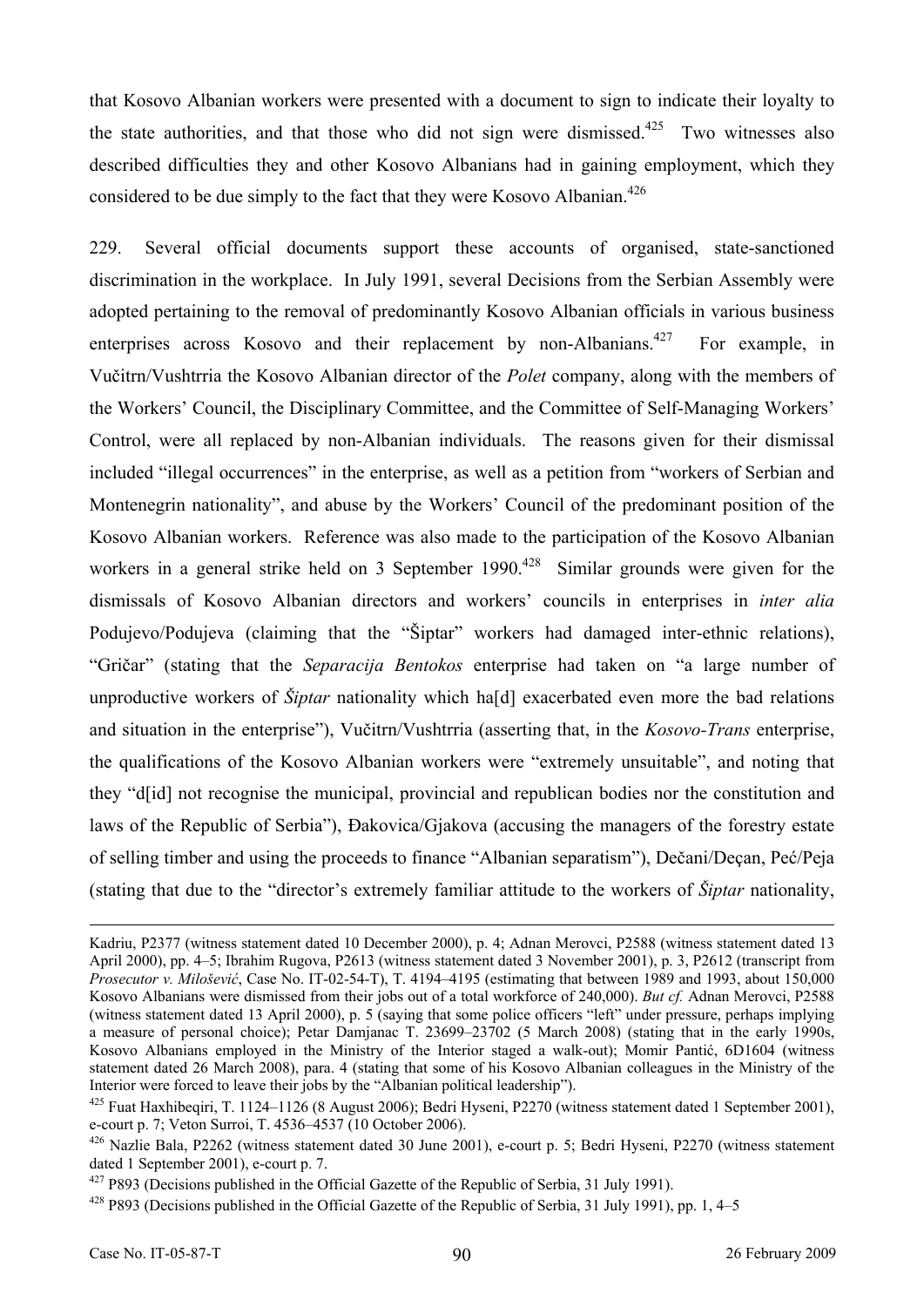interethnic and interpersonal relations in the enterprise ha[d] been disrupted"), and Mališevo/Malisheva.<sup>429</sup>

230. As noted above, in 1992 the United Nations Special Rapporteur on human rights in the former Yugoslavia expressed concern about discrimination against the Albanian population of Kosovo, including discrimination in labour relations, the dismissal of thousands of Kosovo Albanian workers, and the effect of the Law on Labour Relations under Special Circumstances. He also referred to the requirement imposed on Kosovo Albanian workers to sign a document confirming their acceptance of the measures taken by the Serbian authorities in Kosovo, which was described by witnesses Veton Surroi, Fuat Haxhibeqiri, and Bedri Hyseni.<sup>430</sup>

#### C. ATTEMPTS TO ADDRESS THE CRISIS

231. The Chamber heard evidence about attempts made to negotiate an end to the crisis, primarily from Ratomir Tanić. Tanić testified that by the mid-1990s he had a long-standing working relationship with the Serbian State Security Service, and had also accepted a position as an advisor to the president of the New Democracy political party (at the time part of the coalition government of Serbia) in 1994 or 1995.<sup>431</sup> He was personally involved, on behalf of New Democracy, in negotiations with the Kosovo Albanians from 1995 to 1997, on instructions from Slobodan Milošević.<sup>432</sup> Tanić asserted that Milošević and the Kosovo Albanians agreed that a third-party should be involved in the negotiations, and thus the Bertelsmann Science Foundation and Monsignor Paglia of the Community of San Egidio, a Vatican para-diplomatic organ, were  $chosen$ <sup>433</sup>

232. According to Tanić, under the auspices of the Bertelsmann Science Foundation a collaborative project report, *Exploring Futures for Kosovo: Kosovo Albanians and Serbs in Dialogue*, was prepared and "served as the basis for negotiations involving the international community."<sup>434</sup> During the negotiations the Kosovo Albanians were represented by Fehmi Agani,

 $429$  P893 (Decisions published in the Official Gazette of the Republic of Serbia, 31 July 1991), pp. 17, 26, 30–31, 40, 44–45, 49, 59–60.

<sup>&</sup>lt;sup>430</sup> P808 (Report on the situation of human rights in the territory of the former Yugoslavia prepared by Tadeusz Mazowiecki, Special Rapporteur of the Commission on Human Rights, 17 November 1992), paras. 99–113.

<sup>431</sup> Ratomir Tanić, T. 6279–6283 (10 November 2006). *See also* P695 (New Democracy Press Conference, reported in

<sup>&</sup>lt;sup>432</sup> Ratomir Tanić, 1D44 (witness statement dated 19 July 2000), paras. 1, 4–5; Ratomir Tanić, T. 6285, 6289 (10 November 2006).

<sup>433</sup> Ratomir Tanić, 1D44 (witness statement dated 19 July 2000), para. 12. 434 Ratomir Tanić, T. 6308–6309 (10 November 2006). *See generally* P704 (Exploring Futures for Kosovo: Kosovo Albanians and Serbs in Dialogue, August 1997) (addressing a number of then contemporary issues in Kosovo, and including contributions from politicians and scholars—including Veton Surroi).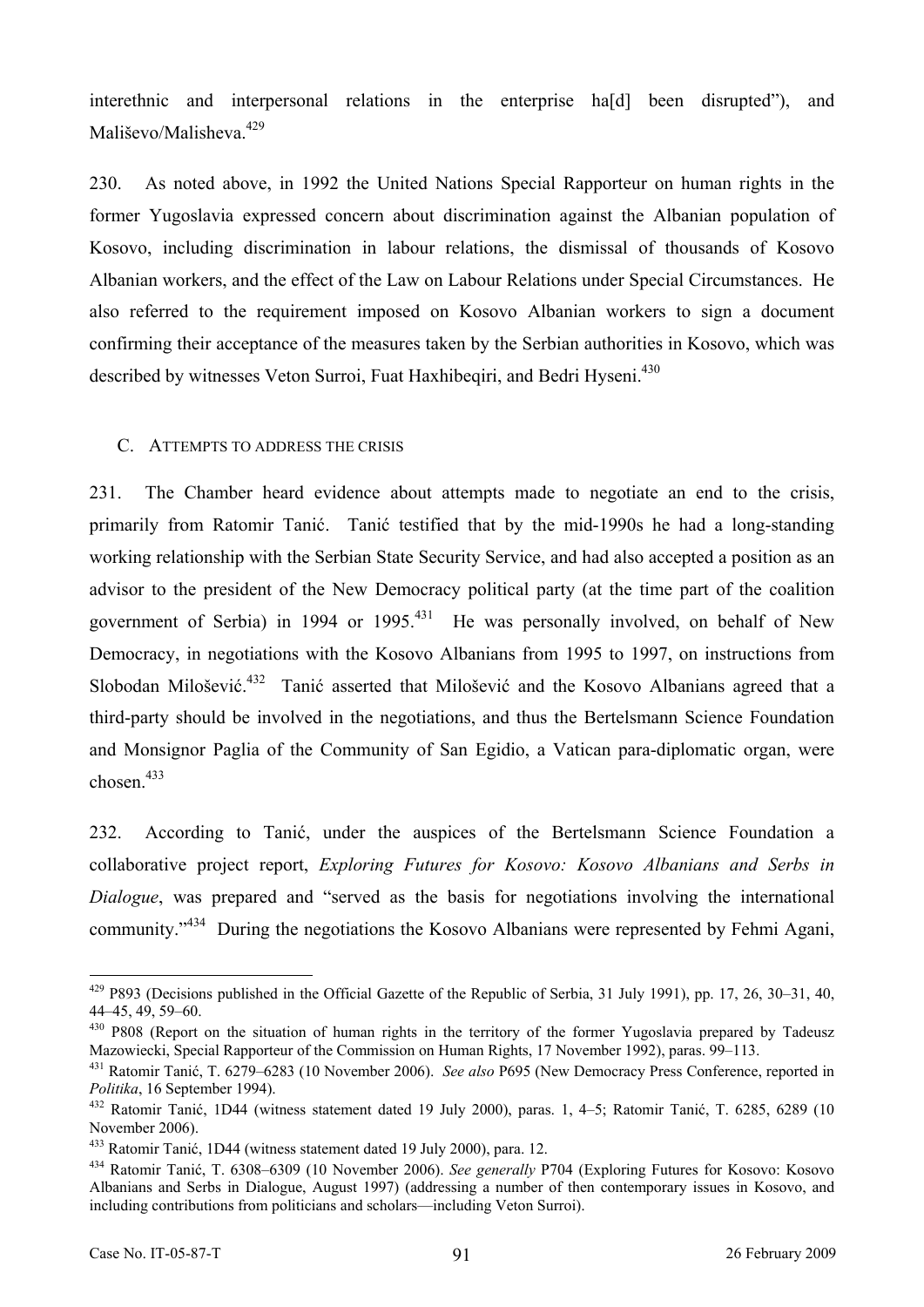who was appointed by Ibrahim Rugova. While the negotiations were conducted "discretely", they did result in a document that Tanić described as an "agreement" emphasising the need for dialogue, international assistance, and respect for democratic principles and human rights.<sup>435</sup> However, according to Tanić, the negotiations foundered when Milošević withdrew his support for them in 1997.436

233. While the Chamber has reservations about some aspects of the evidence given by Ratomir Tanić, his involvement in negotiations with the Kosovo Albanians in the 1995 to 1997 period is confirmed by Veton Surroi and Baton Haxhiu. Surroi described his own participation in negotiations conducted under the auspices of the Bertelsmann Science Foundation, which resulted in a document called "Joint Recommendations on the Kosovo Conflict", setting out a framework for future talks about the status of Kosovo.<sup>437</sup> Haxhiu also testified that he had heard that Fehmi Agani had been involved in negotiations with people from the New Democracy party, including Ratomir Tanić.<sup>438</sup> While Surroi expressed doubts about Tanić and his sincerity, particularly with regard to his relationship with Milošević, <sup>439</sup> and Haxhiu questioned Tanić's position and attitude, <sup>440</sup> the evidence given by both confirms that there were processes being undertaken involving both the Kosovo Albanian and the Serbian sides seeking ways to resolve the situation in Kosovo in the mid-1990s.

234. The involvement of Monsignor Paglia of the Community of San Egidio led to the signing of the San Egidio Agreement. This agreement aspired to the "normalization of the education system for Albanian youth in Kosovo" and the return of Albanian teachers and students to schools. It also established a "mixed group" for its implementation.<sup>441</sup> According to Veton Surroi, this Agreement did not become public knowledge until after its signature by Slobodan Milošević and Ibrahim Rugova on 1 September 1996.442 Rugova testified in the *Milošević* case that, as a gesture of good

<sup>&</sup>lt;sup>435</sup> P2481 (undated attachment to Tanić witness statement, headed "Jointly Agreed Positions").<br><sup>436</sup> Ratomir Tanić, T. 6312–6314 (10 November 2006).<br><sup>437</sup> Veton Surroi, P2361 (witness statement dated 27 August 2001), pp. Recommendations on the Kosovo Conflict, Bertelsmann Science Foundation, 1997).

<sup>&</sup>lt;sup>438</sup> Baton Haxhiu, P2478 (witness statement dated 22 August 2001), e-court p. 11.<br><sup>439</sup> Veton Surroi, P2361 (witness statement dated 27 August 2001), p. 9.<br><sup>440</sup> Baton Haxhiu, T. 6135 (8 November 2006).<br><sup>441</sup> Ibrahim Rug statement dated 3 November 2001), p. 5.

<sup>442</sup> Veton Surroi, P2361 (witness statement dated 27 August 2001), p. 9. *See generally* P715 (Milošević-Rugova Education Agreement, 1 September 1996); 1D559 (Milošević-Rugova Education Agreement, 1 September 1996) (providing an alternate translation).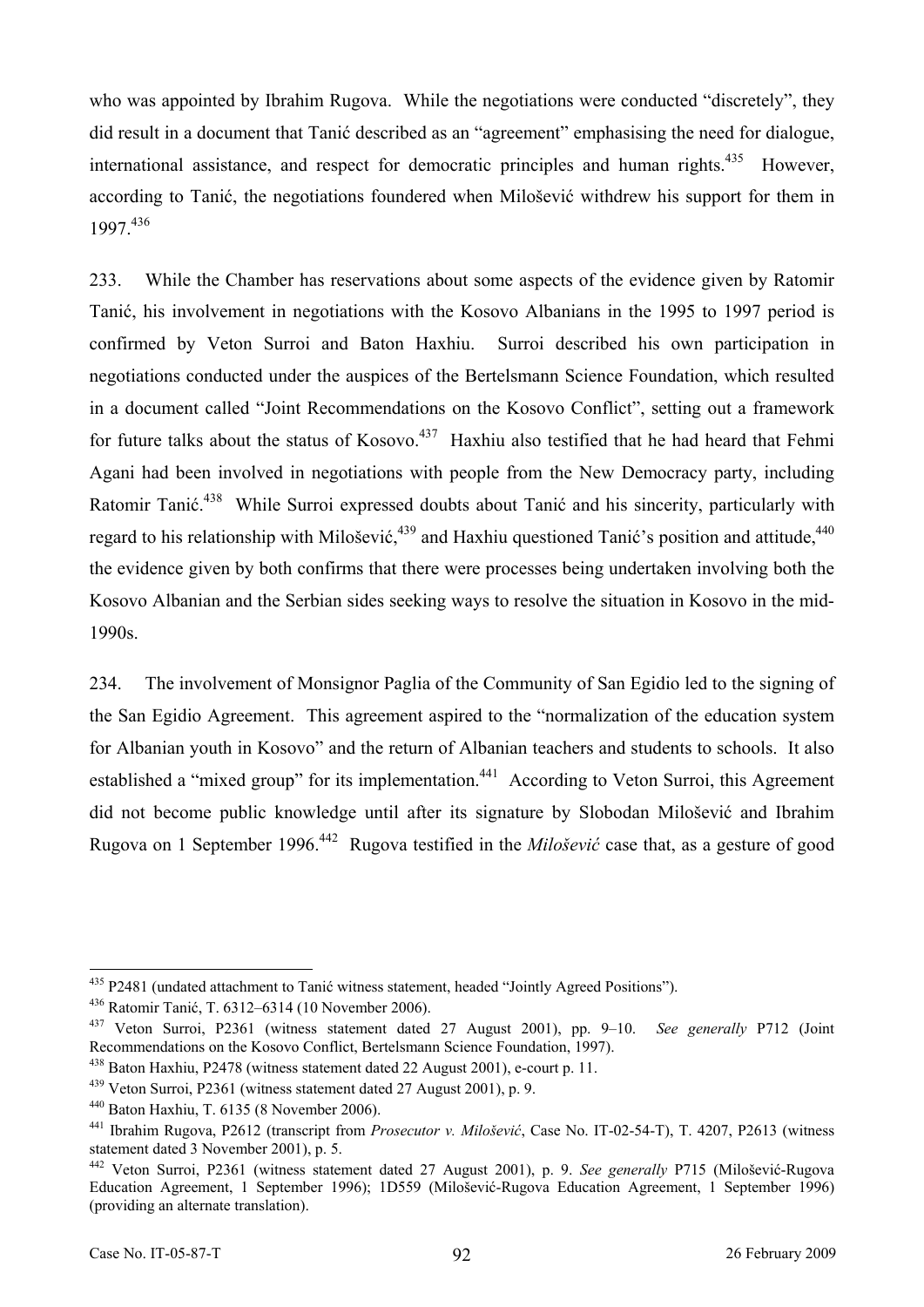faith, he signed the agreement only in his name, not as President of Kosovo, as this position was not recognised by the FRY/Serbian authorities.<sup>443</sup>

235. When no concrete steps were taken to realise the agreement, Kosovo Albanian students participated in demonstrations in both 1997 and 1998.<sup>444</sup> According to Baton Haxhiu these demonstrations were violently quelled by the Serbian police, who used tear gas and beat many of the student demonstrators.445 A secondary agreement, contemplating the gradual re-opening of the university and schools and allowing for the sharing of facilities by Albanian and Serb students, was signed on 23 March 1998.<sup>446</sup> The Institute of Albanology was the first to re-open, on 31 March 1998, but few other faculties followed suit.<sup>447</sup> In June 1998 Monsignor Paglia, who had been involved in the negotiation of the original agreement, sent a letter to Serbian President Milutinović, expressing dissatisfaction with the implementation process and referring to discussions that he considered to have been "devoid of any result, because of the Serb prejudicial question", which, he said, opposed the concession of spaces to Albanian students in the University.<sup>448</sup> He noted that the deadline of 31 May, which had been set for the re-opening of university faculties, had not been met, and stated that the Albanian side was willing to comply with the terms of the agreement.<sup>449</sup>

236. Despite some further developments in mid-1998, the agreement was never fully implemented, and the deepening crisis in that year rendered further steps in the direction of real implementation impossible. $450$ 

<sup>&</sup>lt;sup>443</sup> Ibrahim Rugova, P2612 (transcript from *Prosecutor v. Milošević*, Case No. IT-02-54-T), T. 4209.

 $444$  Veliko Odalović, T. 14465–14466 (27 August 2007) (stating that there was great difficulty in negotiating how a text on the implementation of the agreement should be worded, and thus no concrete measures were put in place); Baton Haxhiu, P2478 (witness statement dated 22 August 2001), e-court p. 9.

<sup>&</sup>lt;sup>445</sup> Baton Haxhiu, T. 6076–6078 (8 November 2006).<br><sup>446</sup> 2D1 (Agreed measures for the implementation of the accord on education, 23 March 1998); Veton Surroi, T. 4583 (10 October 2006).

 $447$  Veton Surroi, T. 4582 (10 October 2006) (stating that two or three colleges were re-opened, along with the faculty of philosophy and the technical faculty); Baton Haxhiu, T. 6076 (8 November 2006) (stating that none of the university colleges were re-opened to Albanian students, and that the only institute that was permitted was the Institute of Albanology); Ibrahim Rugova, P2613 (witness statement dated 3 November 2001), p. 6 (stating that the Institute of Albanology and one faculty were re-opened).

<sup>&</sup>lt;sup>448</sup> P2885 (Letter to Milan Milutinović from Monsignor Paglia, 4 June 1998).<br><sup>449</sup> P2885 (Letter to Milan Milutinović from Monsignor Paglia, 4 June 1998). However, Milomir Minić and Zoran Anđelković testified that it was the firm intention of the government to implement the agreement. Milomir Minić, T. 14783 (31 August 2007); Zoran Anđelković, T. 14653–14654 (30 August 2007).

<sup>14783 (31</sup> August 2007); Zoran Anđelković, T. 14653–14654 (30 August 2007). 450 Veton Surroi, T. 4582–4583 (10 October 2006), P2362 (transcript from *Prosecutor v. Milošević*, Case No. IT-02-54- T), T. 3403; Wolfgang Petritsch, T. 10781 (1 March 2007); Ibrahim Rugova, P2612 (transcript from *Prosecutor v. Milošević*, Case No. IT-02-54-T), T. 4211.